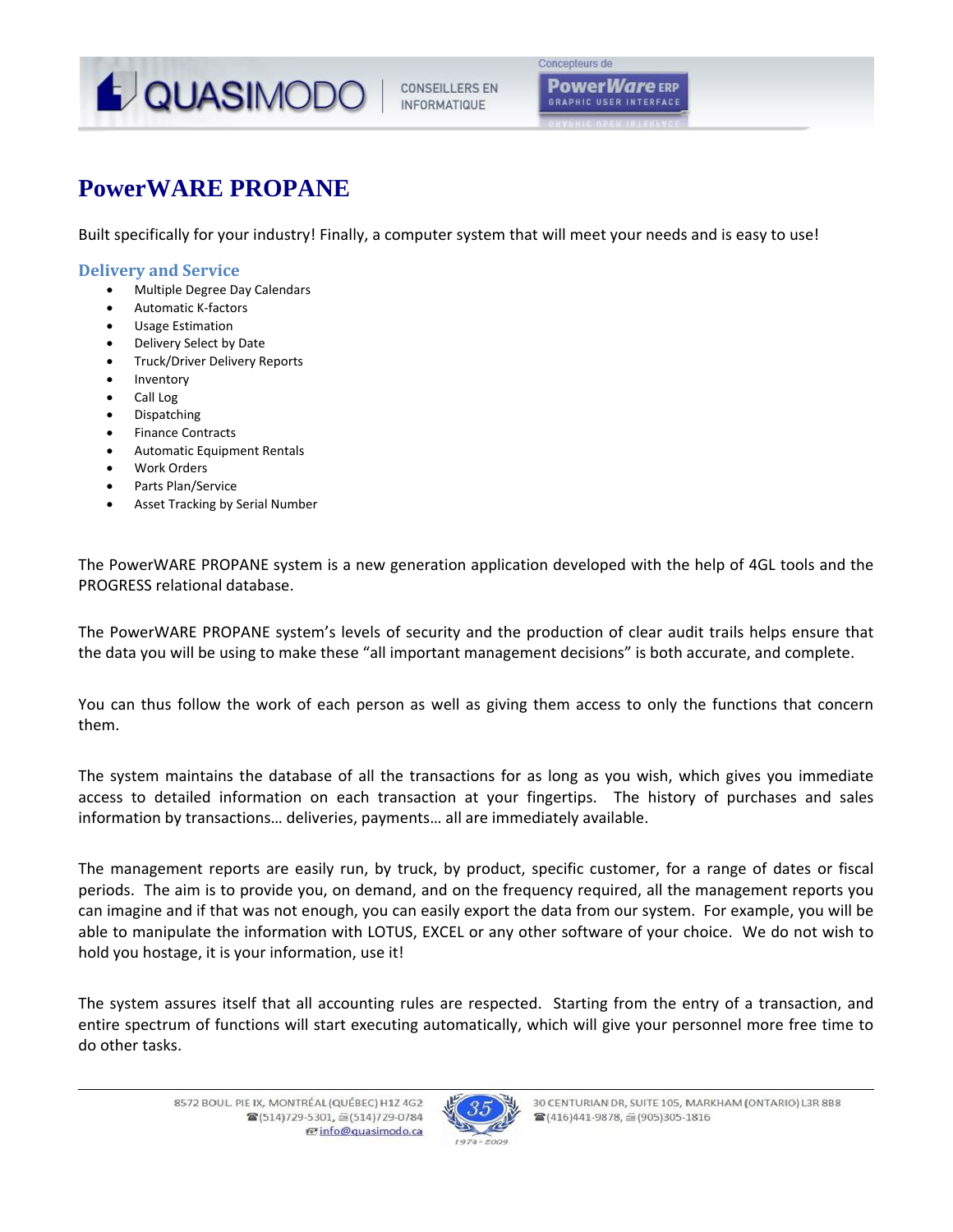

The architecture of the system permits you to create your own nomenclature, validation tables, control files, etc.

Whether you are presently on a small PC, a large Mini, a Network, or have a "home made" application, you will benefit from evaluating our PowerWARE PROPANE system.

It is the characteristic of a good manager to be able to use the latest tools to provide his people with the information they need to do their jobs productively.

Unfortunately, we cannot guarantee that all your management decisions will be profitable, but we will provide you with all the pertinent information.

The PowerWARE PROPANE system can probably function on a computer that you already own as it runs on many platforms including, Win 95 / 98 / 2000 / XP, standalone or on a Network, Unix, or AIX based systems, and many many more…

The License fee for the application depends on the type of machine and platform that you are running. We can assure you though, that our quality/price, or price performance ratio is much better than what is currently available in the industry.

We have available a revolutionary product, and we would be pleased to present its different functions to you so you can compare with other systems on the market.

We would welcome an opportunity to discuss with you your requirements and to demonstrate how the PowerWARE PROPANE system can bring more efficiency to your company. All this with no obligation or cost on your part!

## **System Overview Introduction**

The PowerWARE PROPANE System is a comprehensive software package specifically designed to support the operations and management for distributors of L.P. Gas, Fuel Oil, and Cylinder Gases distribution plants. Having evolved for several years, the refined design is now a simple, yet flexible system accommodating most of the unique requirements of the industry.

The software has been developed in a fourth generation language utilizing sophisticated database software specifically designed for rapid inquiry and reporting. This software provides full multiuser protection and will run on over two hundred different types of computers supporting as many as one hundred users on a single computer. Special integrity design protects the data during power outages or other interruptions to processing.

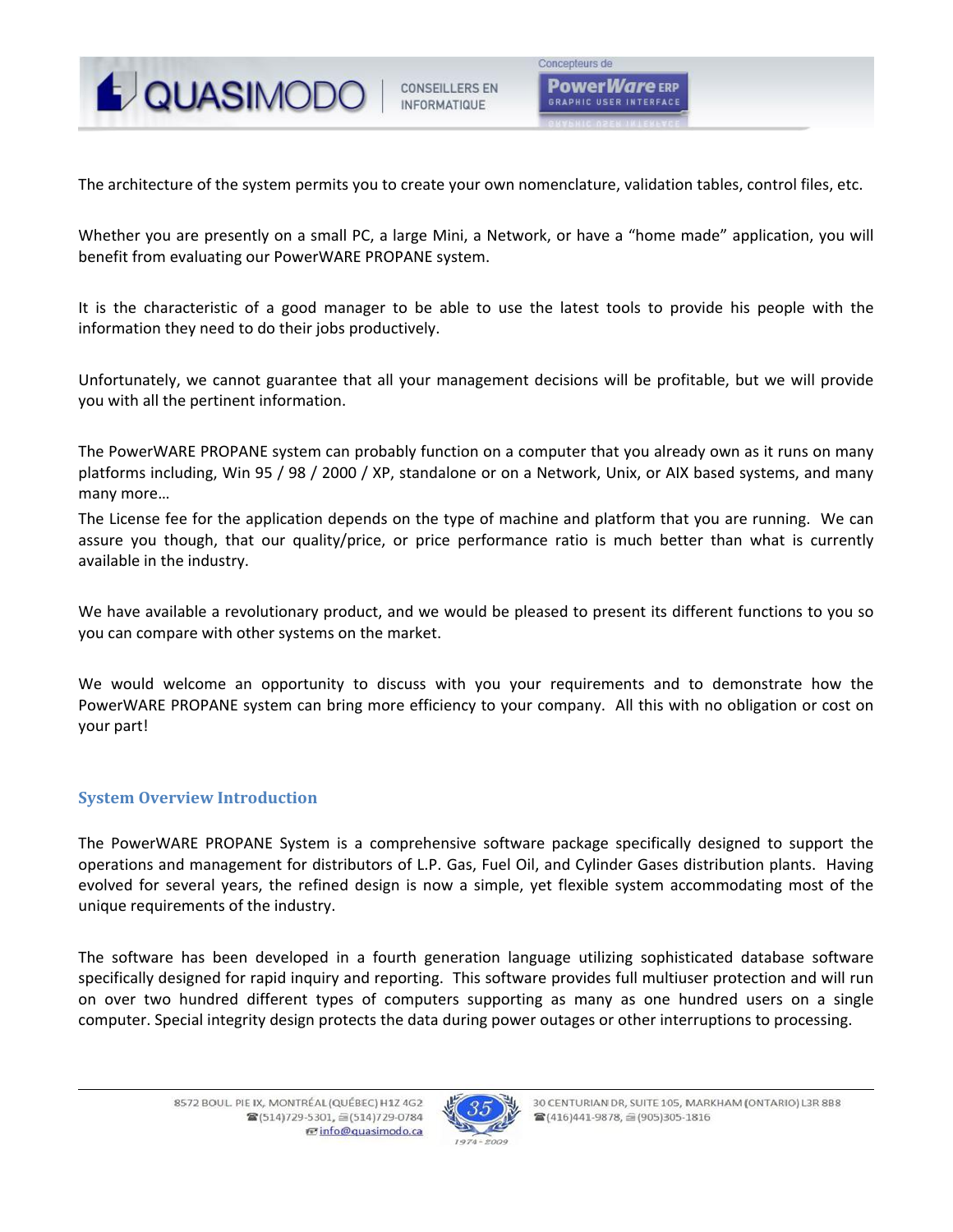

**CONSEILLERS EN INFORMATIQUE** 

Concepteurs de **PowerWare** ERP **GRAPHIC USER INTERFACE** 

With the system above to operate on such a large variety of hardware platforms, each client can select the hardware that best suits the needs of their company today. Then every client still has the flexibility at any time to expand to more users or to utilize other hardware without changing their software.

### **Our approach**

Since its inception, QUASIMODO has dedicated its resources to supplying and supporting software to the medium sized industries. Through our commitment to continually improve and enhance the PowerWARE PROPANE System, QUASIMODO customers continue to receive advanced software, which responds to the changing needs of the industry.

Once the decision to install this software has been made, QUASIMODO will advise the client on sizing and selection of hardware. For those without existing hardware upon which to run the software, QUASIMODO'S personnel often assist clients to select a local supplier of hardware and operating system software. Once the hardware has been installed and checked out, QUASIMODO'S staff provides onsite INSTALLATION and TRAINING to fully acquaint client users with the system. This training includes analysis of the clients business and procedures as it relates to the system, advice/assistance during initial hands‐on use of the system, and recommendations for the most efficient use of system capabilities in the future – "growing into" using all the appropriate capabilities of the PowerWARE PROPANE System, as time and resources are available.

By participating in the QUASIMODO PSP (Program Support Plan) plan, the customer receives unlimited support by telephone and/or modem or Fax during normal working hours. In addition, our dedicated Support Staff provides advice with respect to hardware and operating system questions as well as recommending hardware expansions.

QUASIMODO has also provided services to assist with data conversion projects that are often associated with moving data from an existing system to the PowerWARE PROPANE system. Our technical staff has in-depth knowledge of a number of operating systems and hardware environments. In addition, the staff has assisted large multi branch companies to design and configure hardware and software environments to meet the reporting and operating requirements of their corporate policies.

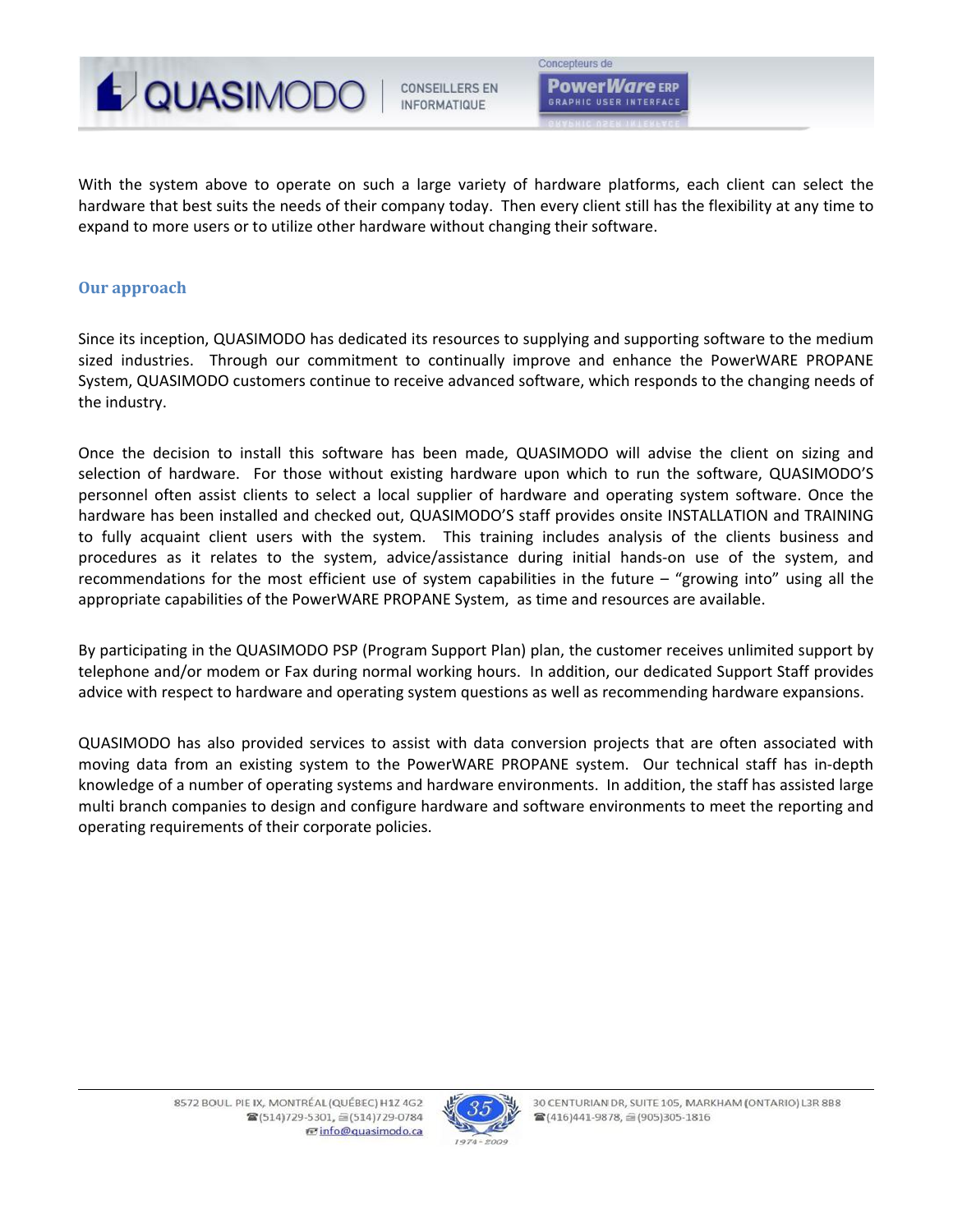

**CONSEILLERS EN INFORMATIOUF** 

# **General features**

The PowerWARE PROPANE System is modularized by function so each company may use only those functions needed for their particular operation. Identifying the desired modules automatically modifies the System Menu to include only those selected subjects. Besides selecting the functions used in their System, the user can edit the description and location of each Menu entry to reflect their own unique operating requirements.

The Command Menu structure allows each user, from anywhere in the PowerWARE PROPANE System, to directly access any part of the system by specifying that desired program; this eliminates searching through menus for any desired function.

The design of the package incorporates a number of features to simplify using the software. Comprehensive online HELP provides instant assistance to clarify operations or explain data elements, while the online User Manual makes it easy to browse through the directions for setup and use. To simplify data-entry, pop up windows permit rapid selection of the desired entry for any field from entries allowed in that field.

Security has been implemented to provide selective access to system functions based on the security level of the user access code. Thus, the functions available to each user can be customized.

Output from the system may be directed to more than one printer. The desired output is selected each time a report, invoice, or statements are ready to print. In addition, output may be directed to a disk file.

To obtain maximum benefits from the system, the user must be able to access appropriate information quickly to respond to the demands of day-to-day operations in a timely manner. The Inquiry functions have been designed to provide terminal displays of database information instantly accessible by a number of user‐selected lookup parameters.

# **The basic system**

The basic PowerWARE PROPANE System features provide each company the capability to set up a product structure to support the needs of their own Sales, Accounts Receivable, Delivery, and Inventory. Invoices and Cash receipts may be processed for cash and charge sales. This area includes a number of Credit Control features to help manage the Accounts Receivable. For billing purposes, both Statements and Invoices may be created in a choice of formats. Details on the features in the BASIC SYSTEM appear below in this section.

# **Sales and Billing**

The Sales portion of the system is characterized by the use of Product Codes to identify various types of sales.

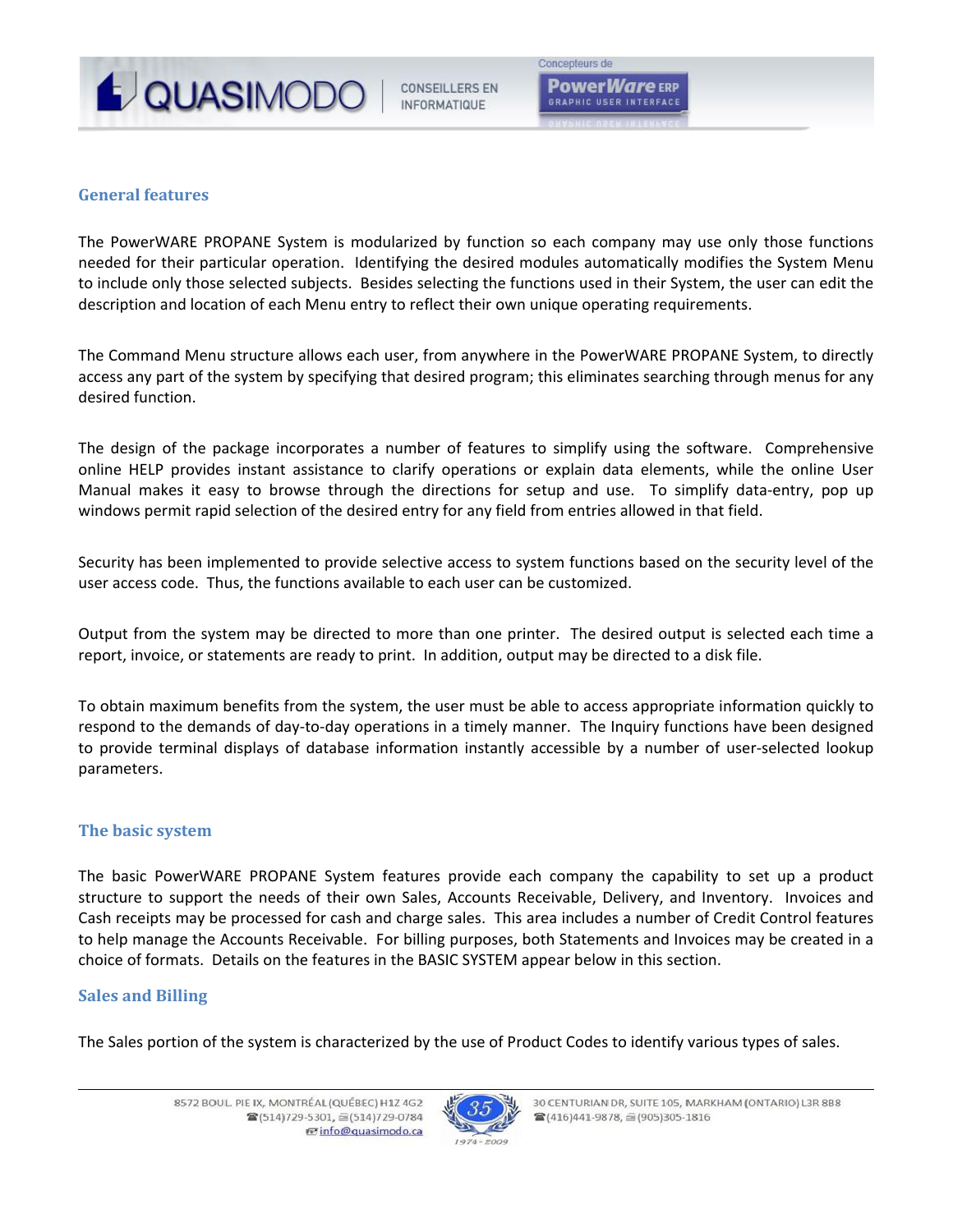

**CONSEILLERS EN INFORMATIOUF** 

Concepteurs de **PowerWare** ERP **GRAPHIC USER INTERFACE** 

These codes are user‐defined to reflect the type of products sold as well as to enable reports to be created with the detail desired by company management. This permits the product structure for each firm to reflect the specific needs of their business and provides a basis for a number of analysis reports.

The Tax structure permits up to five levels of tax to be applied to any individual line item sale. Each tax level may be based on the dollar value of the sale or on the quantity sold and may be assigned a cap (maximum) to conform to any local regulations.

The Product Pricing structure has been designed to accommodate great flexibility in pricing, which is a major characteristic of the fuels industry. Pricing Tables may be utilized; these are data-sensitive to simplify price changes. The system also supports Quantity‐break pricing where the price for each delivery is calculated based on the total quantity actually delivered that particular time; Inventory‐Cost pricing calculated as a specified percent above the current inventory "Average Cost"; and tiered pricing, which is generally used to price meter‐bills for product as it is consumed from a metered tank.

Billing capabilities include a number of different formats for invoices and statements. A number of highly flexible methods are available for the user to select statements or invoices to be printed. If desired, billing information can be left online so that invoices and statements for any period of time may be created at user discretion.

# **Accounts Receivable**

Both "Balance Forward" and "Open Item" customer balance methods are accommodated by the Receivables function. Most customers may have "Balance Forward" ‐ method accounts, while some selected accounts may be designated as an "Open Item" basis. Customers may be readily changed from one method to another.

Account Terms are very flexible, allowing the user to specify a number of parameters to determine invoice due dates and any early payment discount date options.

Finance Charges are calculated on an Invoice basis. A daily finance charge rate may be charged either from the Actual Date of the original invoice or from the Due Date for that invoice. Each account is user‐designated as to being subject to finance charges or not.

The Early Payment Discount function permits two ways to discount invoices for early payment. The system will calculate and offer a fixed percent discount of each total invoice amount if payment is made within the stated period of discount days.

Early‐pay discounts may also be based strictly by the product sold, resulting in either a percentage of amount or cents‐per‐quantity discount calculated/offered only if earned on only those sold products, which offer such a discount.

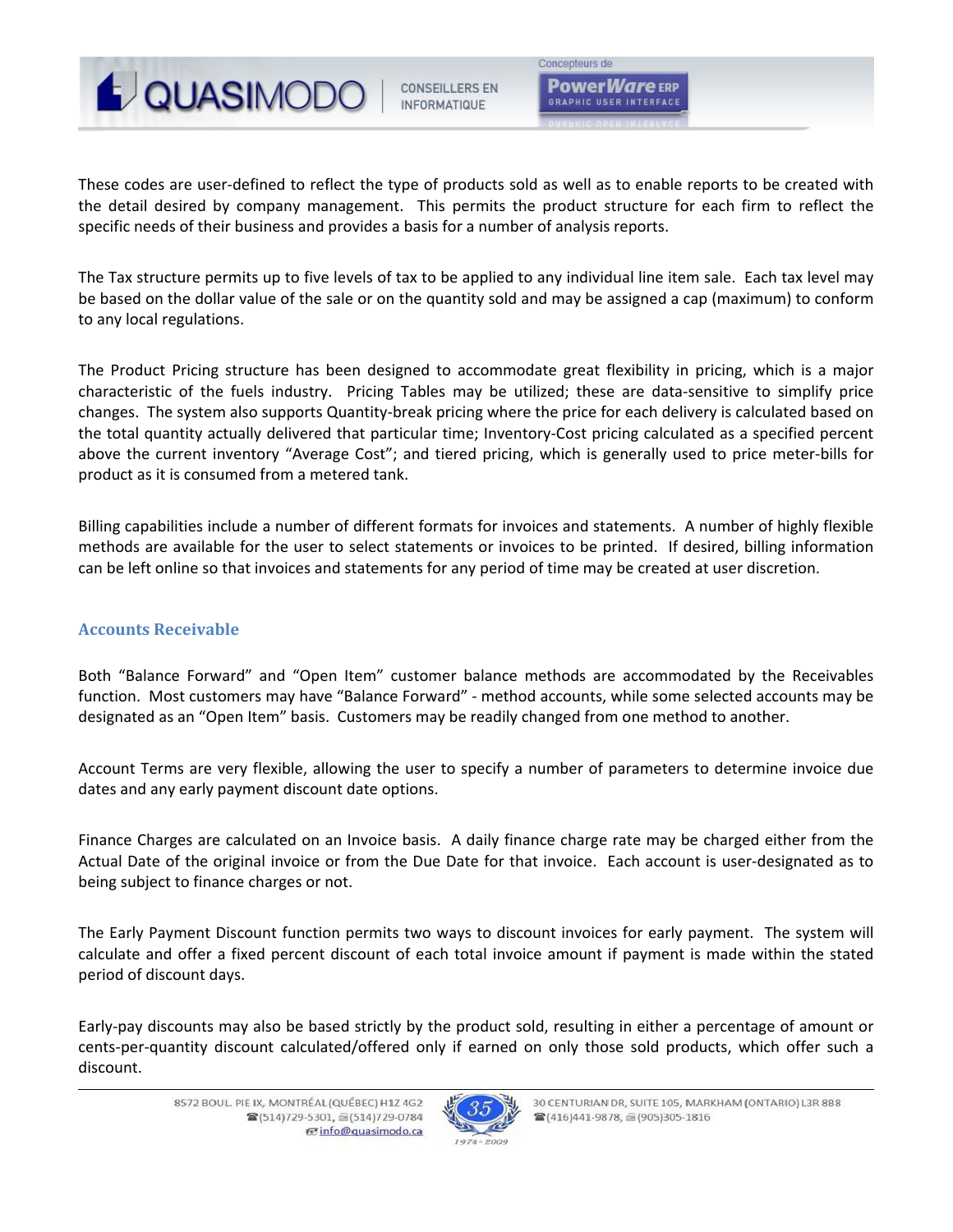

**CONSEILLERS EN INFORMATIQUE** 

**PowerWare** ERP **GRAPHIC USER INTERFACE** 

Concepteurs de

Credit Control functions assist client management in a number of ways. Delinquent Customer accounts are identified by aging reports, which can be created with a number of selections for cut-off amounts and cut-off periods. Aging displays allow online aging as of the current date to assist in determining the actual status of any account on that day. Additional features include on-screen sales analysis of any account, plus instant identification of accounts over their established credit limit, inactive accounts, and accounts by any "Type" or combination of user‐defined criteria for retrieval and analysis.

Using Inquiry for Customer Accounts, any customer record is rapidly accessed by a rapid retrieval search. That search may be requested either directly by the account number or by entering a portion of name, phone number, address, or a user-defined "lookup key". Groups of names are presented on the screen, allowing quick selection. Once a specific customer has been identified, current status information on that account appears; user may then select further Inquiry choices to access details ‐ either current or historical ‐ on any area(s) of particular interest. Typical information desired through Customer Inquiry may include payment history, and special pricing or other agreements, instant daily aging of account balance, credit data/limits, office notes on that customer, etc.

For each account, the system maintains a detailed Account History showing every transaction for that account. This history is readily accessible through Inquiry and can be searched by a number of different methods to obtain any information desired. Detailed reports of each account can be printed instantly to provide supporting documentation to the customer, such as for Energy Subsistence and similar programs.

### **Customer price agreements**

Although the pricing structure available in the PowerWARE PROPANE System is very flexible, it is often helpful to create a specific price agreement for individual Customer by product. These may include contracts with Customers to provide a specific product at an agreed price for a specific period of time or quantity. Pricing by Product may be individualized by Price agreements which allow a specific price structure for any customer based on the product that customer buy. Any Price Agreement may be further customized to charge an offset amount either above or below a current Pricing Table. Each Agreement also can be limited to apply only during a period of time and/or only for a specific cumulative total quantity of that product.

### **Letters**

The letters function provides the capability to create and store a number of customized letter formats. Any letter can be printed for Customers in the system based on user-supplied selection criteria. The system keeps a history of which letters have been sent to each customer and the date each was sent.

### **Bulk tank control/rental**

The Bulk Tank Control/Rental function identifies each company owned bulk tank with appropriate purchase data, manufacturer, serial number and other data such as paint date, and records the present location of that tank. When an asset is moved, a detailed history accumulates as to location, movement date, change in responsible account, and the reason for any change. Bulk-tank utilization analysis

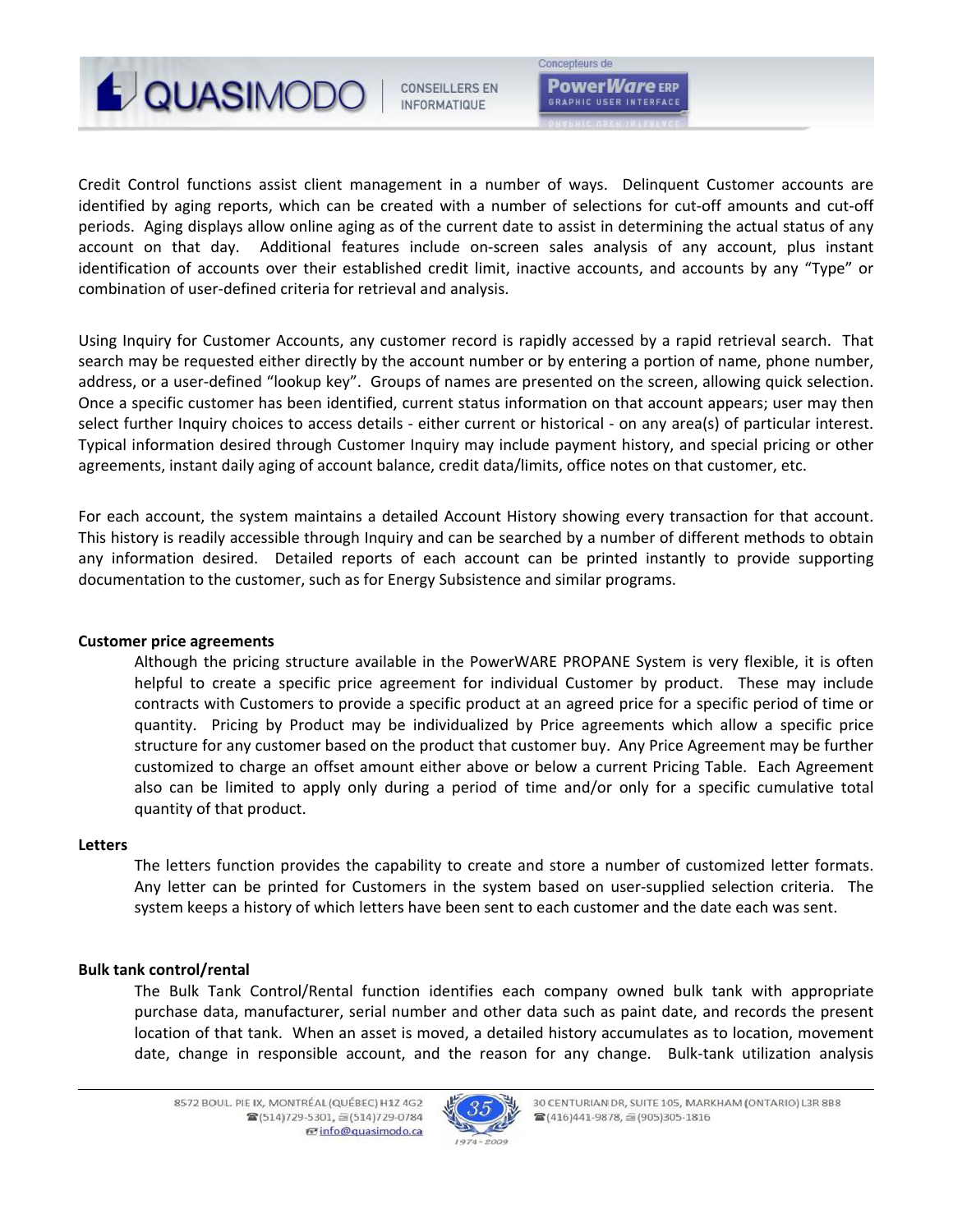

examines the flow of product through bulk tanks and assists in optimum sizing of tanks at each location served. The system creates Rental Invoices based on the user-defined parameters in each record for rent ‐ or lease or even No‐Charge‐Use. Such invoices appear on Statements printed for the period, but individual invoices may also be printed by the computer.

### **Inventory**

This function to control and manage Inventory may be activated selectively, monitoring all products sold or only some or even only a single one. Such items might include - but are not limited to - bulk fuels, appliances, and parts. Inventory is automatically decreased by Invoice-entry, eliminating duel-entry of inventory information as products are sold. Accumulated history and tracking of product usage and costs permits inventory to be maintained at optimum levels. Inventory parameters are controlled by transactions that permit detailed audit and analysis. Costing information also is carried as history for analysts of margins and revenues by inventory item.

Bulk-Fuel Inventory may be split into as many storage areas as required for a company control policy. A continuing balance is maintained in each storage area for quick review and reporting. In order to monitor bulk‐fuel usage, the system will provide information on usage at the customer tank level which in turn allows usage analysis by account, branch, route, driver, and geographic location. Historical usage may also be examined by margin analysis and date‐interval comparisons.

For an accurate Bulk-Fuel Inventory, it is also necessary to account for the current inventory in any tanks with meters attached. The PowerWARE PROPANE System tracks deliveries to metered tanks, providing data on the amount of inventory in such tanks as well as information on unbilled bulk‐fuels inventory.

Serialized Inventory may be used to control equipment, appliances, or other items that may need to be tracked by serial number. This option is often used where warranty work dictates retention of sales/service information by serial number.

### **Delivery**

Bulk-fuel Delivery Control assists management to control deliveries by combining various delivery philosophies including Will Call, Fixed Interval, Julian, specified weekdays, and Usage Estimation. A Delivery File for each tank is assigned a type of delivery philosophy, ie., frequency. Each Delivery File may be assigned to specific routes as well as sequences on a route. During ticket entry, the PowerWARE PROPANE System captures the amount of product delivered into each entry; the PowerWARE PROPANE System captures the amount of product delivered into each delivery file, permitting the system's usage‐ estimation methods to monitor the amount of product in each bulk-tank at any time. This provides valuable management information for delivery planning. If desired, delivery requirements predicted by the system may then be printed as Delivery Tickets on preprinted forms.

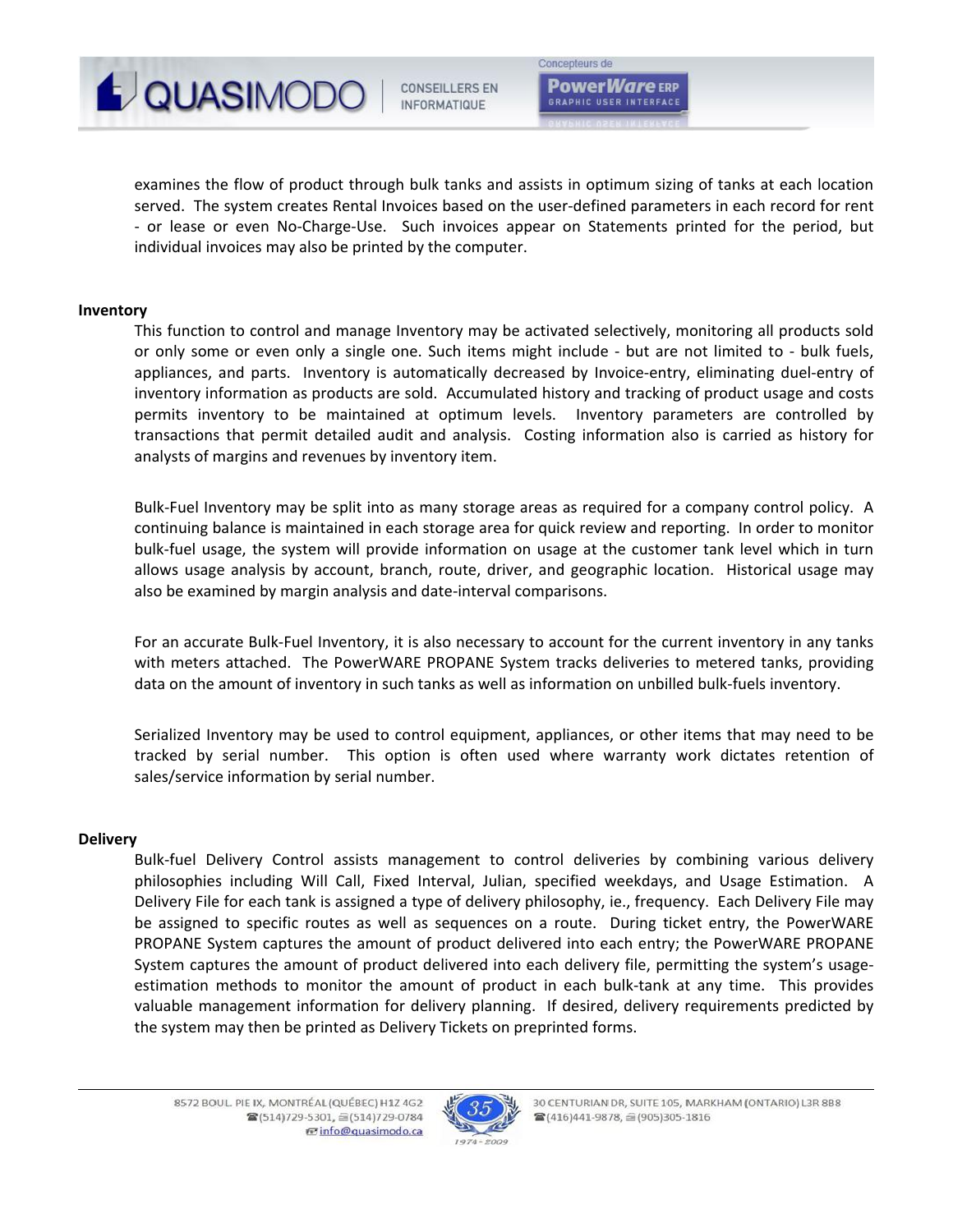

Delivery Usage Estimation predicts Customer usage by analyzing historical information and, if desired, Degree Day information. Estimation is based on mathematical analysis of past usage. This function may be augmented by using the Degree Day module in locations where heat-dependent prediction is appropriate.

### **Degree day**

The Degree Day module may be used for environments that are sensitive to heating loads. The system incorporates degree algorithms to predict expected fuel usage. When Degree Day is in use, the PowerWARE PROPANE System predictions are based on a two-parameter system which takes into account both the base usage and heating effects. For areas where tanks are in diverse climatic locations, multiple Degree‐Day calendars may be kept, with each bulk‐tank Delivery File assigned under a specific calendar. Reports are available to analyze the accuracy of the system-generated estimates for each Delivery Control file.

### **Truck/driver delivery reports**

Delivery Reports may be recorded in the system by Truck and/or Driver to provide a cross check for daily deliveries and products. This accumulated information forms a critical basis for truck/route analysis and evaluation. Information from these reports may be used to analyze route structures, drivers, truck size, quantity delivered per mile driven, etc. Reports also document Odometer and truck‐meter reading and any payments collected.

### **Meters**

Meter Control involves the recording of each meter into the system as to its location and the tank to which it is currently attached. Meter reading history is recorded along with pertinent inspection status. Displays and reports give current data on each Meter, such as reading status, location, inspection requirements, meter history, etc.

### **OPTIONS in the ENHANCED Version**

Any PowerWARE PROPANE System function outlined below may be individually selected for use as required by actual company operations. Once selected by the User, all of the necessary operations are automatically integrated into the Menu structure at the appropriate place, so the resulting PowerWARE PROPANE System is configured to reflect only those functions actually in use by that company.

### **Budget pay**

The Budget Pay function allows any account to carry specified purchases on a Budget Payment or Level Payment Program. The monthly payment is billed throughout the agreement period, with reconciliation in the final month of the Plan. Provisions exist to automatically renew the Plan or to require settlement at the end of the Budget Pay period. A feature for early settle‐up permits automatic closeout of the agreement at any time prior to the scheduled end of the period. The customer inquiry function displays both the actual account status and the budget status for easy reference. The budget analysis program can analyze prior actual usage by a customer - as well as user-supplied guidelines for any desired changes - to automatically calculate and establish appropriate budget pay amounts for a new period, with an option to

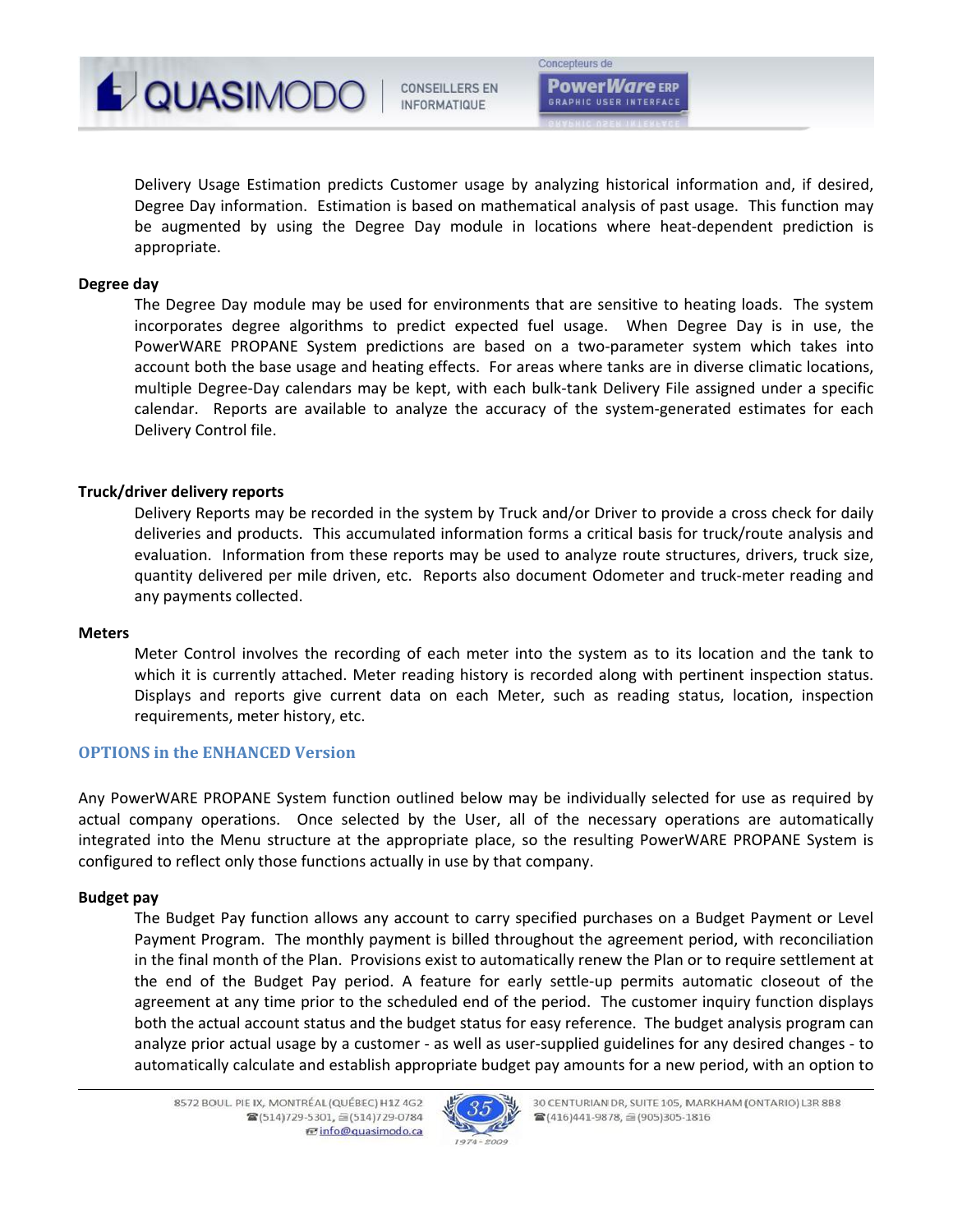

**CONSEILLERS EN INFORMATIQUE** 

automatically reset budget payment billings. The statement format is designed to distinguish between Budget transactions and ordinary or non‐budget purchases on a single statement.

# **Finance agreements**

Finance Agreements for time‐payment plans or term financing, will bill a fixed amount throughout an agreement period. The system monitors the balance and provides final billing calculations. The unbilled balance for each Finance Agreement is carried in a General Ledger account other than Accounts Receivable (A/R) so that the A/R Current Total is not distorted. Inquiry and reporting functions permit quick access to the agreement status concerning duration, balance due, payments made, etc.

### **Call log**

The tracking and coordination of the telephone calls to the company is important not only to provide improved service levels, but also to retain an accurate and complete history of communications. The Call Log function is an integral part of Inquiry for a Customer. Calls are stored in an electronic file, which automatically displays all active calls upon inquiry. The Call Log permits two-way messaging by which the current status of each call is always recorded in the PowerWARE PROPANE System; each new Call from a customer is entered into the system under Inquiry for that specific customer. Then that initial record of the call is amended by the dispatcher or service desk or management personnel to indicate who in the company is responsible for any necessary action on that call, plus what is to be, or has been, done and when. A program to review Calls allow inquiry into, as well as printing of, selected call groups.

### **Counter sales**

The Counter Sales function permits users to input sales data to create a "sales ticket" direct at the counter "real‐time", with the option to immediately print a receipt at a local printer. Cash receipts on account can be processed with proper discounts displayed to ensure correct payment. Inquiry into pricing and inventory is also available. All counter-sales transactions are accumulated in a batch for review and approval at a later time, prior to posting.

### **Truck meter interfaces**

External Interface programs have been created for the PowerWARE PROPANE System to pass and receive appropriate information from a number of on‐board computerized truck metering systems.

### **Key lock & Card lock interfaces**

The system also accommodates interfaces with various point‐of‐sales systems such as unattended pumps or electronic keylocks. Transactions are collected from the inter‐unattended pumps or electronic keylocks. Transactions are collected from the interfaces and loaded directly into the PowerWARE PROPANE System to update Sales and Accounts Receivable data. Reports are available to track activity by Customer, Card, etc.

### **Wholesale**

The PowerWARE PROPANE System includes functions to permit recording and tracking of Bills of Lading used in Wholesale transportation of product. A direct interface between the Bill of Lading (BOL) and Sales‐entry functions quickly creates Invoices from individual Bills of Lading. Reports and displays provide cross‐referenced BOL information with Vendors, Customers, Invoices, etc.

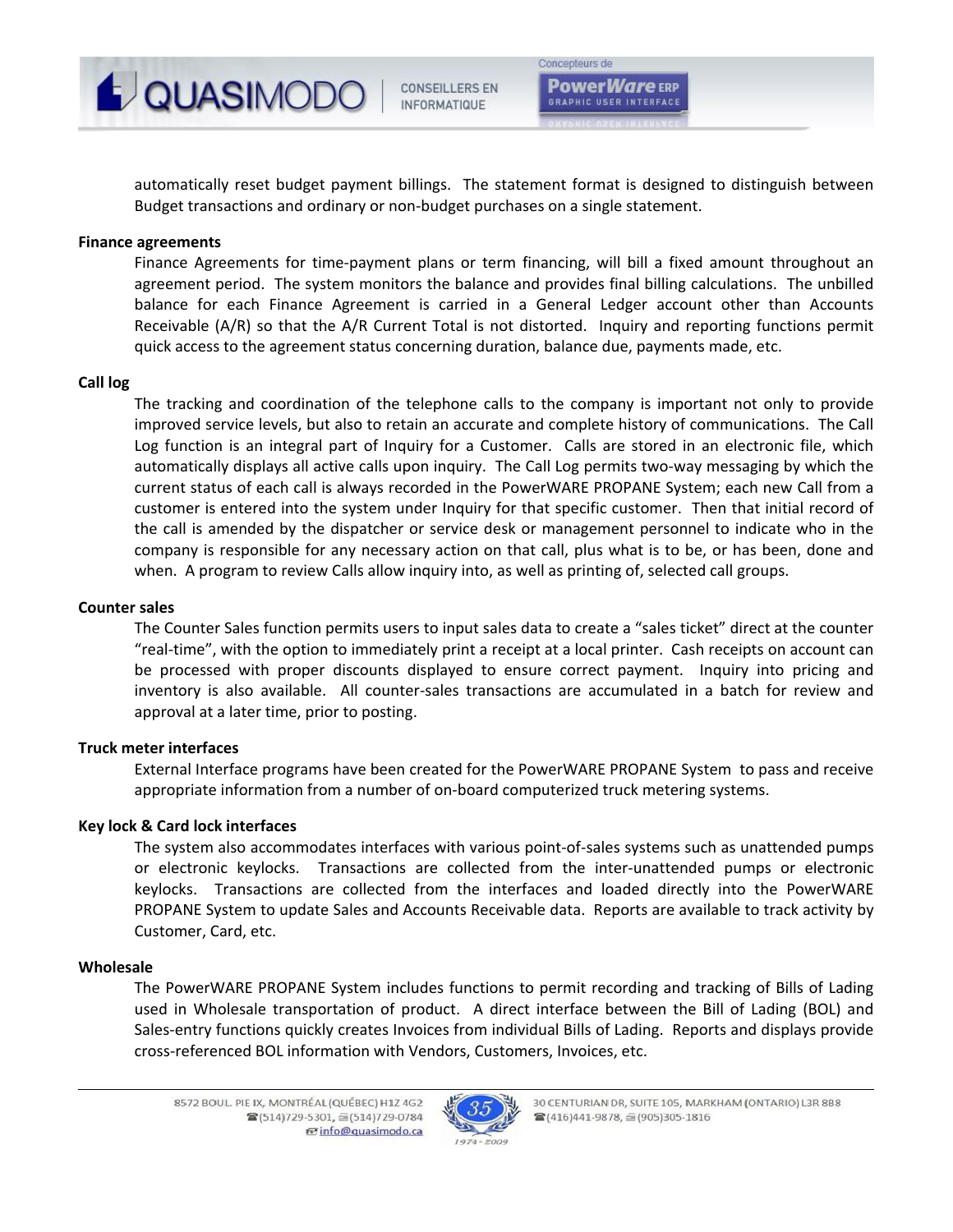

### **Co‐op / agent sales**

If deliveries by the company are made in behalf of a third party, such as a Cooperative or Agent, the sales and delivery functions of the system can accommodate that alternate billing structure. A discounting structure is available to accommodate retail‐billing information to the end user with discounted‐billing information to the third party.

### **Cylinder exchange**

Cylinder Exchange permits a firm to track Cylinders on a "group" or like‐item basis, as opposed to an individual serialized basis, which can be handled through other modules. Cylinder Exchange transactions are identified during Invoice-entry so that movements of cylinders are automatically logged into the system. Information on the current status of cylinders in the yard or at customer locations is instantly available through Inquiry and reports. The Cylinder Exchange module contains both a rental-anddemurrage charge process and a prepaid‐lease function.

### **General equipment control / rental**

This function controls Rental Equipment that does not fall under other specific functions. Such items might be heating equipment, dispensers, pumps, etc. Rental Invoices are automatically created by the system based on the user-defined parameters for that rent/lease.

Such invoices appear on Statements printed for the period, but individual invoices may also be printed by the computer.

### **Vehicle management**

Vehicle Control consists of a set of records ‐ description and other pertinent information ‐ identifying each company vehicle. Data for each vehicle is updated by individual vehicle Action records as they occur. Information such as Inspections, Equipment Changes, Maintenance Actions, Government Reporting Actions, etc. is recorded by date as Actions.

### **Service**

Service Units may be identified in the system to track maintenance actions and history. These units may be further covered by Service Agreements which may be billed on a periodic basis with work performed as required. Stored information about preventive maintenance service requirements may be used to schedule Service efforts. All work performed under Agreements is logged to create a history so that the profitability of each agreement may be examined. Service Agreement Invoices are bills created by the system based on duration, fixed-fee, and billing date input for each Service Agreement. Service Invoices may be printed to mail individually or will automatically be included on the next statement for that account.

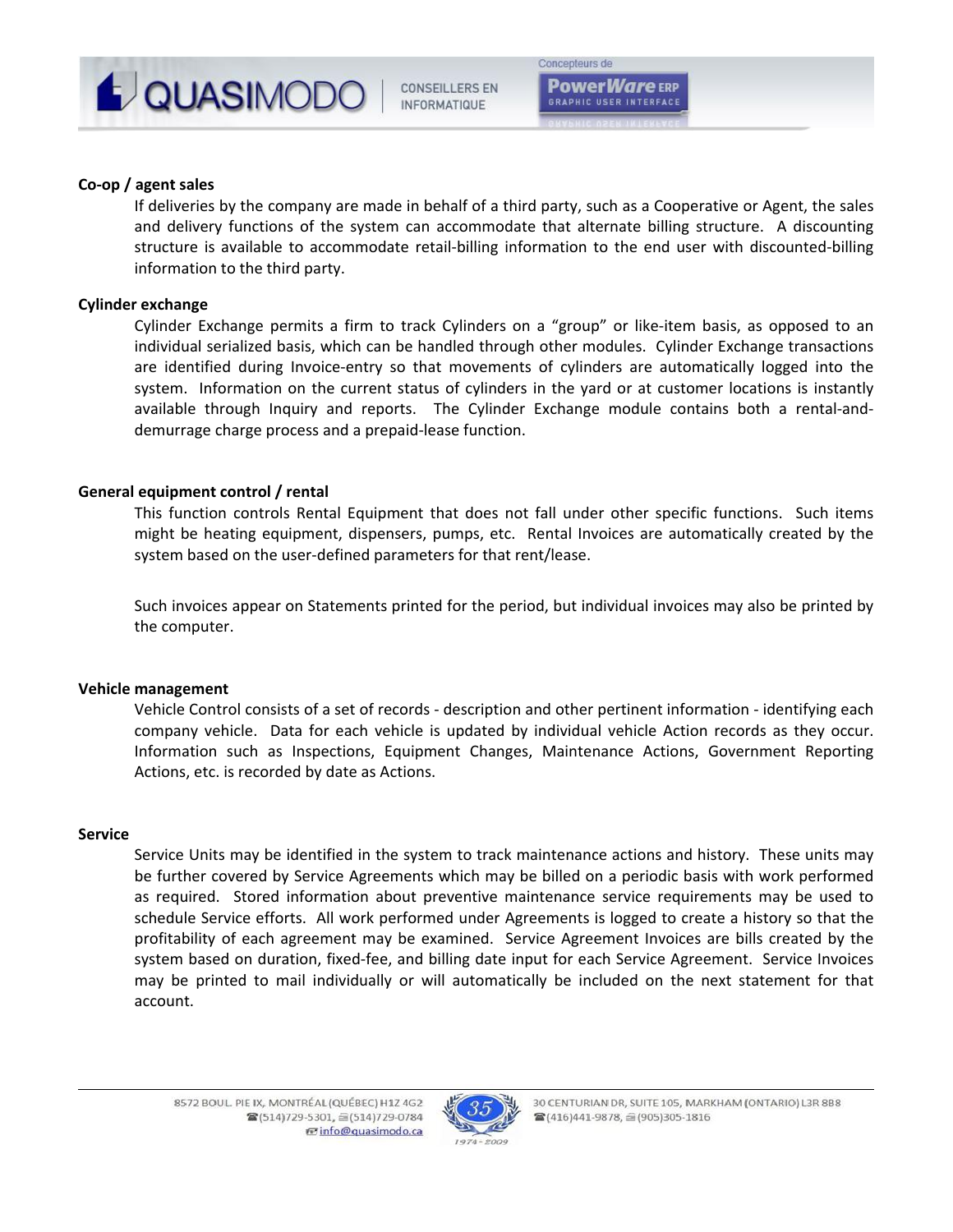

### **Work orders**

A work‐order‐tracking system incorporated in the Service function provides an online description of individual Work Orders and the current status of each one. From Invoice-entry the system can also record and accumulate data on all effort performed under each Work Order.

### **Gas check**

The Gas Check program is supported with two major functions. The first is the capability to record critical information from completed Gas Check forms and keep a history of the data. Items may be re-tagged for future repair – these are reported in various places in the system to aid in identification of problem areas. Each record contains manufacturer's data sufficient to identify that specific item for engineering changes or other future information requirements.

In addition to the basic Gas Check function, the system contains a scheduling module, which records contracts with customers concerning the Gas Check program. It keeps track of all contracts and customer responses, as well as stores information on the scheduling of Gas Checks.

## **Financial Options**

Some optional FINANCIAL features are available to complement the standard capabilities within the PowerWARE PROPANE System. The various functions included in the OPTIONAL FINANCIAL package are described by the following paragraphs.

## **General Ledger**

The General Ledger accommodates Transactions that are related to Cash Disbursements, General Ledger, Payroll, Cash Receipts, or other Journals that may be User defined.

Reporting capabilities include standard Trial Balance, Journal Printing and General Ledger report for any period required, as well as multiple inquiry options on screen. The system is flexible in allowing the user to create his/her own financial statements as sophisticated or as simple as they wish. In addition these statements allow for the comparing of fiscal periods or budgets and may be extracted by branch/sub account.

### **Accounts Payable**

A large portion of the total transactions of a business involve the disbursement of cash.